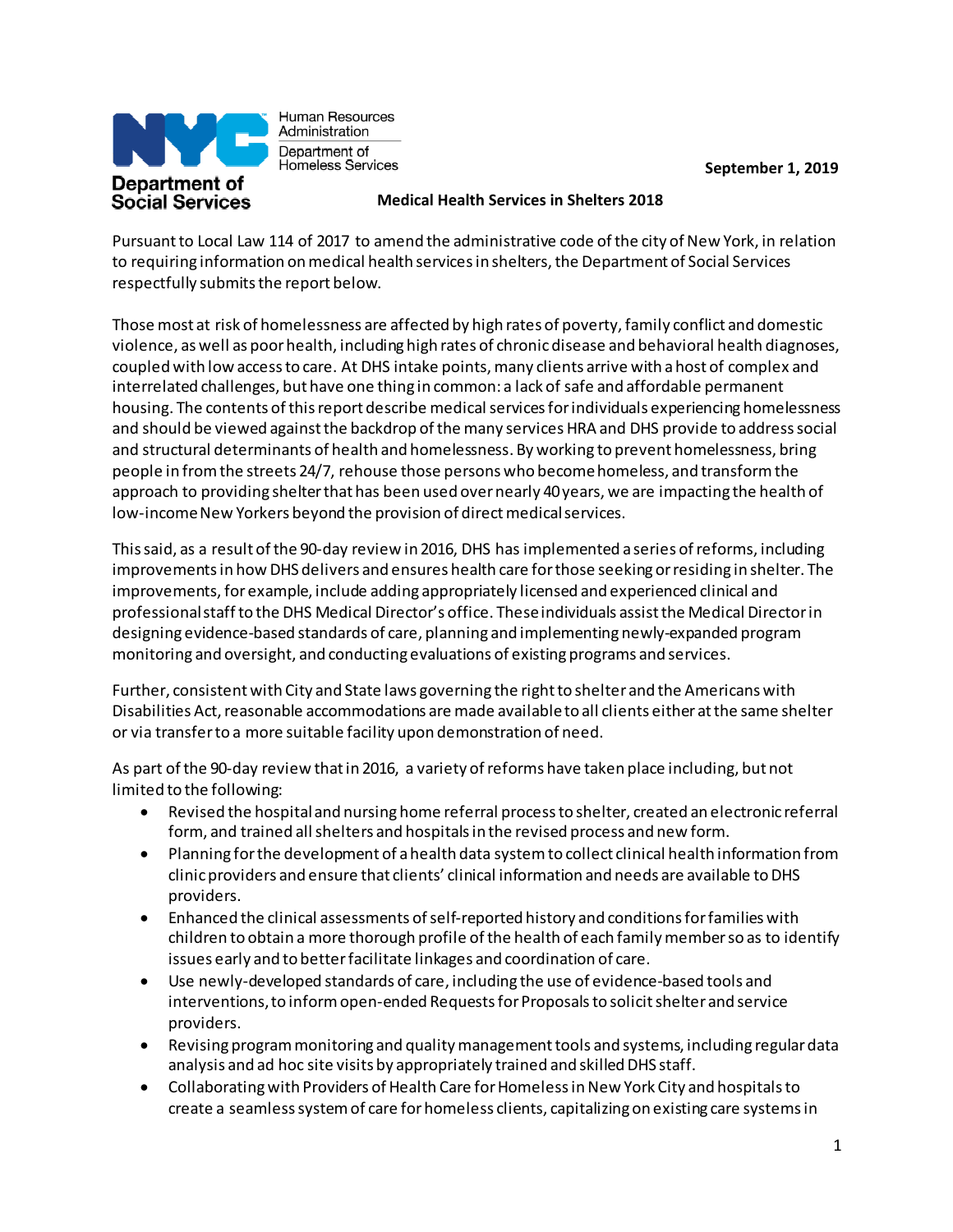New York City and using assessmentshelters as points of clinical assessment and coordinationof care, and health and wellness promotion.

- Developed comprehensivefood and nutrition standards and proceduresto ensure accessto safe and nutritious food.
- Developing care coordination and health promotion protocols and curriculum to increase client self-sufficiency and reduce inappropriate acute care utilization.
- Targeting services for emerging new trends in the single adult population (persons 50 or older and 18 to 24): more effective targeting promotes our prevention and rehousing efforts. DHS's ability to respond to emerging trendsin the single adult population allows usto betterserve our clients andmore quicklymove themto independence through targeted supports.
- Implementing amore effective aftercare program: using the critical time intervention as a model, the City has enhanced aftercare services for rehoused clients.
- Providing assistance to obtain federal disability benefits: The City has dedicated servicesto focus on enrolling shelterresidents on SSI/SSDto increase income and promote rehousing.
- Developing and revising medical and mental health standards for the screening at intake and comprehensive assessmentsin the assessmentsheltersto ensure thatsuch assessments are completed, clients who need themare transferred to programshelters, and needed data are entered into the DHS client database to ensure that clients' clinical information and needs are available toDHS clinical providersin shelters.
- We are also focusing on evaluating a group of persons experiencing homelessness who are high utilizers of healthcare services and have significant health and/orbehavioral health conditions, to design interventions and better coordinate their care and services, including facilitating their transition to appropriate housing and services, and working closely with hospitals and other medical providers.
- Developed standards of care for behavioral health care with implementation underway on‐site at shelters, and strengthened linkage with medical providers in the community.

High-quality transitional housing isfarmore than just a room to sleep in ora roof overone's head. At these sites, we work in partnership with experienced not-for-profit social service providers whose dedicated staff connect clients every day with robustwraparound resourcesincluding case management, housing placement assistance, health and mental health services, and employment counseling on site. Cost covers far more than just rent—services, staffing, security, administrative costs and overhead are all included in the contract value.

As we transform a haphazard shelter system decades in the making, we are ending the use of all stopgap measures citywide, including phasing outthe approximately 19-year-old clusterprogramand the use of commercial hotel locations, which dates back on and offto the 1960s, while opening new highquality sites that more effectively address our clients' unique needs—this includes high-quality shelters that are focused on supporting the needs of specific populations by provide targeted services/programs, including employed/employable New Yorkers, seniors, LGBTQ young persons, New Yorkers experiencing mental health challenges, veterans, etc. As we implement *Turning the Tide*,the City'sfive-yearplan to transforma sheltersystemthat has built up in a haphazard way overdecades, we will be ending the use of the cluster program citywide.

When a New Yorker in need presents at an Assessment Site, staff work to identify what the individual's needs are and which programshelterwould bestfacilitatethe client'stransition to housing permanency, including: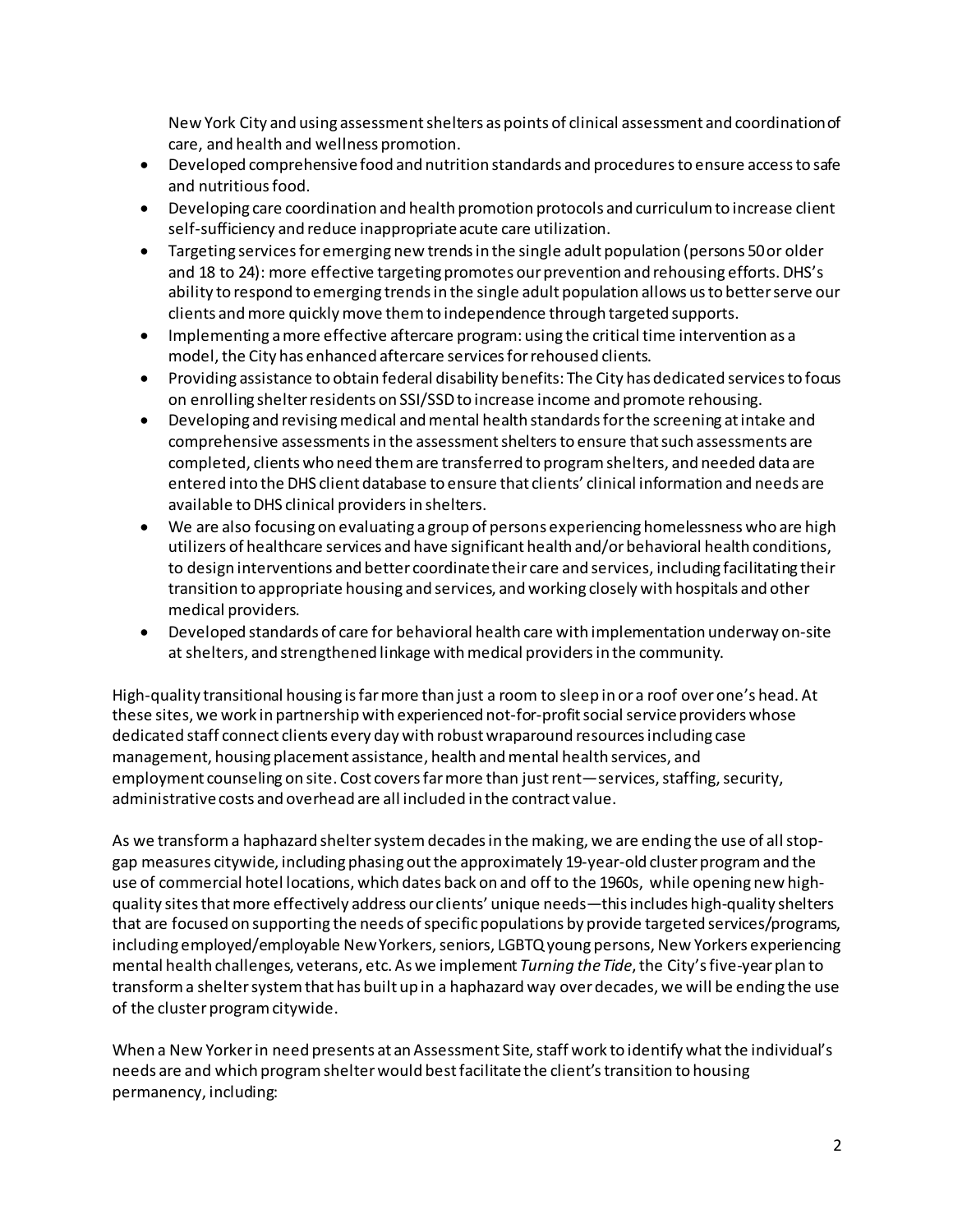- General
- Employment
- Mental Health
- Substance Use
- Young Adults
- LGBTQ
- OlderPopulations
- Veterans

As perNew York State regulations 18NYCRR Part 491.4: "The operatorshall not accept, except on an emergency basis, notretain any person who:(1) Causes dangerto himself orothers or interferes with the care and comfort of other residents; (2) Is in need of a social, religious, cultural or dietary regimen that cannot or will not be met by the facility; (3) Is in need of a level of medical, mental health, or nursing care that cannot be rendered safely and effectively by approved community resources;(4) Is incapable of ambulation on stairs without personal assistance unlesssuch aperson can be assigned a room on a floorwith ground level egress; or(5) Is under 18 years of age."

There are no shelter programs, Safe Havens, or Drop in Centers (DIC) that have medical services appropriate for clients with medical or disabling conditions that fall within the absolute exclusion criteria detailed on pages 6-7of the DHS [Institutional](https://www1.nyc.gov/assets/dhs/downloads/pdf/DHS-%20Institutional_referral_procedure_7182018.pdf) Referral Procedure. There are nomedical orrespite sheltersin the DHS sheltersystem.

## **Medical Services Providers at Assessmentsites:**

In addition to the initiatives listed above, we are also enhancing our provision of medical services at DHS intake and assessmentfacilities. Recognizing thereis no one-size-fits-allsolution to the citywide challenge of homelessness, we remain focused on continually strengthening our assessments of each individualand household's uniqueneedsso thatwe can most effectively provide New Yorkers experiencing homelessness with the services and supportsthatwould help themstabilize theirlives, including connecting them with medical care in the community and developing strong linkages between shelterfacilities and community-based service providers, organizations, and sisterCity Agencies.

By further developing and revising medical and mental health standards for the delivery of services at families with children (FWC) intake and single adult assessment shelters, we are improving the ways in which our clients are placed in appropriate shelters aswell as ensuring they are connected to care.

To that end, last year, we issued a request for proposal (RFP) seeking qualified medical providers to deliver enhancedmedical and behavioral health services atDHS intake and assessmentfacilities. Last year, we awarded those contracts to enhance our front-door evaluations of each client and the factors that may have contributed to their homelessness, including at:

- 30th Street Intake Facility (provider: Care for the Homeless)
- Bedford AtlanticAssessment Facility (provider:NYU-Langone, formerly Lutheran)
- PATH Family Intake (provider: The Floating Hospital)

We expect the service providers at these medical clinics to

• assessthe medical and behavioral health needs of New Yorkersseeking shelterfromthe City upon arrival at assessmentshelters;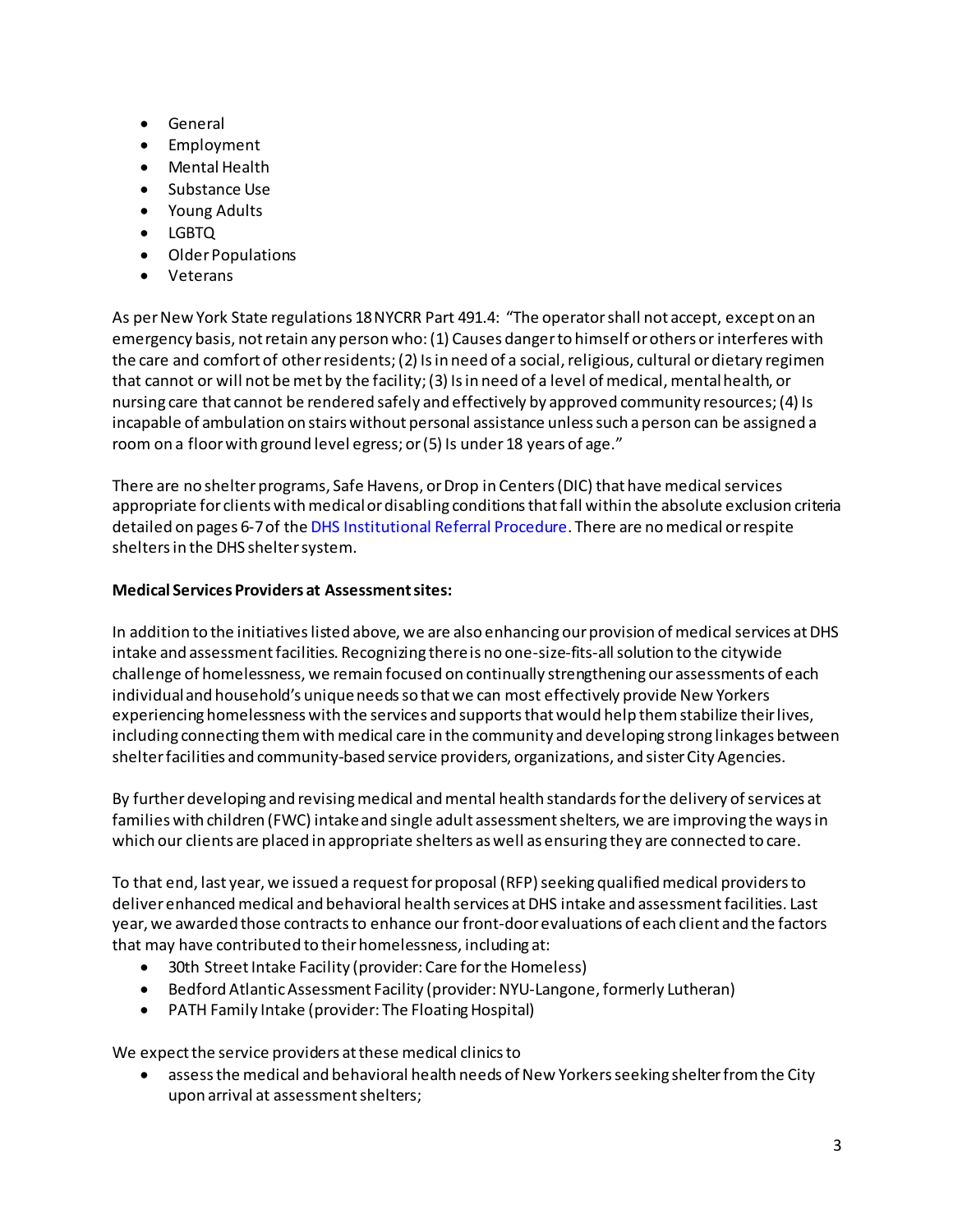- communicate with theiroutsidemedical providers, if any—and, if none, help connect clients with off-site medical care or other healthcare services within the community;
- perform or refer for recommended health screenings, including preventive health screening;
- provide care coordination and health promotion/health coaching; and
- communicate with hospitals about overall policies, practices, and systems, aswellasregarding specifichouseholds' needs, including coordinating care and liaisingwith hospital Emergency Department and in-patient unitstaff on clients' behalf and provide crisis prevention and intervention.

In addition, the medical services providers are helpful in determining if an individual is medically appropriate for shelter. Should an individual be determined inappropriate for shelter, shelter and clinical staff will coordinate with hospitals for needed medical services.

Following the medical and behavioral health evaluation, shelter staff will identify and prioritize clients who are in need of immediate medical or psychiatric evaluation or episodic care for clients who do not wish to access community services and care coordinators will ensure individuals are promptly connected to community-based medical and behavioral health service providers as recommended by the evaluations.

For clients receiving specialty care (HIV, Hepatitis C, dialysis, etc.) who may have their own specialized care coordinators, the provider will also facilitate care coordination and continuity of care. Through establishing and maintaining contacts with providers in the neighborhood, the care coordinator will advocate for timely and adequate community-based services.

The assessments conducted by service providers at these medical clinics will also help shelter staff more effectively assist clients with accessing services and transitioning into permanent housing.

The City has made important progress transforming a haphazard shelter system decades in the making by investing in historically underfunded not-for-profit service provider partners and facilities to ensure those partners are appropriately funded to deliverthe services ourhomeless neighbors depend on as they get back on theirfeet; addressing conditionsthat have built up overmany years;implementing the NYPD Management Team to oversee shelter security citywide; and raising the bar for services that we provide our homeless neighbors, moving away from a one-size-fits-all strategy towards a people and community-based systemthatisresponse to families' and individuals' unique needs. Thisincludes:

• Investing in historically underfunded facilities and providers will help us turn the tide, which is why we've dedicated unprecedented dollars (more than a quarter-billion new dollars annually) to modernizing the outdated rates that our vital provider partners had been receiving for years to ensure those partners are appropriately funded to deliverthe services ourhomeless neighbors depend on asthey get back on theirfeet, whileexpanding education-focused programs and increasing our social work staffing and mental health services, thanks to First Lady Chirlane McCray's ThriveNYC Initiative.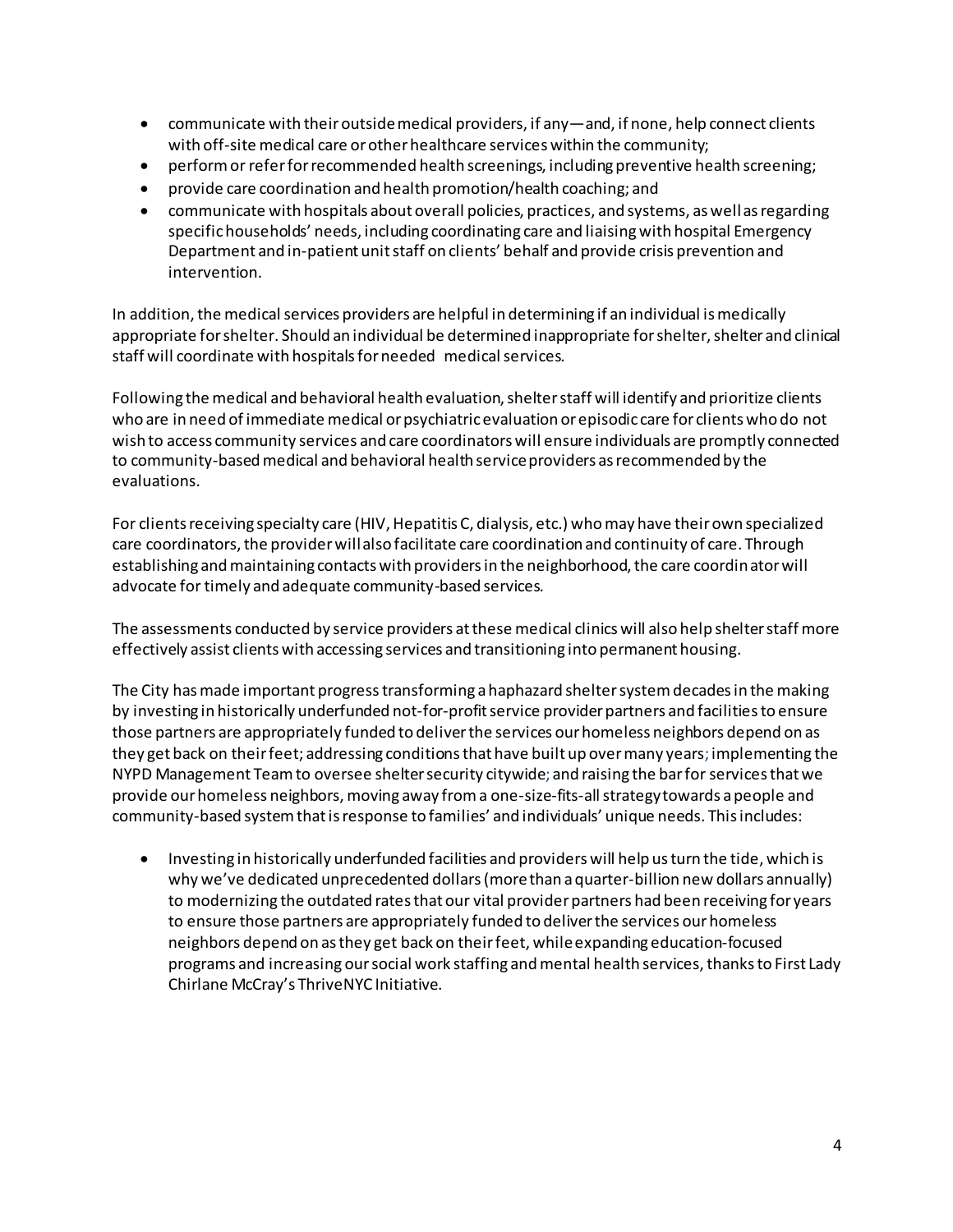## **Outlined belowisthe information for Calendar Year (CY) 2018 solicited in Local Law 114 of 2017**

## **1. The numberof shelters, domestic violence shelters, andHASAfacilitieswithon-site medical health services, as well as the total number ofshelters, domestic violence shelters andHASA facilities**

DHS and HRA conducted a survey with all of the shelter programs to collect information for on-site medical services which in addition to linkages connect clients to community-based services. A total of 97 DHS shelter program and 2 Domestic Violence shelter provided on-site medical health services (Table 1).

| 2018                                                                 |                                  |                                                                    |
|----------------------------------------------------------------------|----------------------------------|--------------------------------------------------------------------|
|                                                                      | Overall # of<br>Shelter Programs | Number of shelter programs with<br>on-site medical health services |
| <b>Shelters Programs</b>                                             | 516                              | 97                                                                 |
| Single adults                                                        | 140                              | 60                                                                 |
| Safe haven facilities                                                | 19                               | 11                                                                 |
| Veterans short term housing/Criminal<br>Justice Shelter <sup>1</sup> | 3                                | 3                                                                  |
| <b>Adult Families</b>                                                | 24                               | 5                                                                  |
| Families with Children <sup>2</sup>                                  | 330                              | 18                                                                 |
| Domestic Violence Shelters 3                                         | 54                               | 2 <sup>4</sup>                                                     |
| Domestic Violence Emergency Shelters                                 | 46                               | 2                                                                  |
| Domestic Violence Tier II shelters                                   | 8                                | $\Omega$                                                           |
| HASA Facilities <sup>5</sup>                                         | 176                              | 0                                                                  |

### **Table 1: Number of shelter programs and shelter programs with on-site medical health services, 2018**

 $\overline{a}$ <sup>1</sup> Borden VTSH is setup as 2 different 'facility code/addresses' -this includes both. In addition, Porter Criminal Justice Shelter is included in this count.

<sup>&</sup>lt;sup>2</sup> The original report from 2017, which has since been revised and resubmitted, Families with Children shelters did not include clusters they are includedin thisrevised number; the 2018 Families with Children shelter count alsoincludes clusters

<sup>&</sup>lt;sup>3</sup> Operating under the New York State Domestic Violence Prevention Act, the Human Resources Administration works with a network of providersto provide support servicesfor survivors of domestic violence and their children. The lawrequires countiestoprovide shelter and services to survivors of domestic violence and establishes funding for these programs. The New York State Office of Children and Family Services promulgated and maintains regulations asto the standardsfor the establishment andmaintenance ofresidential and non‐residential domestic violence programs, and authorizesthe local departmentofsocialservices with the responsibility for contractual arrangements with providers of domestic violence residential services. The HRA Tier II system, operates under the requirements of 18 NYCRR part 900 - OTDA regulations. These regulations require that the District not refer families in need of a level of medical, mental health, nursing care or other assistance that cannot be rendered safelyandeffectively bythe facility, or that cannot be reasonably provided by the facility through the assistance of other communityresources.

 $4$  Two domestic violence emergency shelters have two locations with two separate operational licenses and share onsite medical health services. <sup>5</sup> Unlike manysheltersfor single adults, SROemergency housing providessingle adults enrolled inHASA a temporary private room toreside in. HASA clients receive ongoing case management and are assigned to a caseworker at one of our HASA centers, located inall 5 boroughs. With this implementation structure and privacy measures for SRO emergency housing, medical health services in this model are most efficiently achieved through case management, rather than on-site medical services.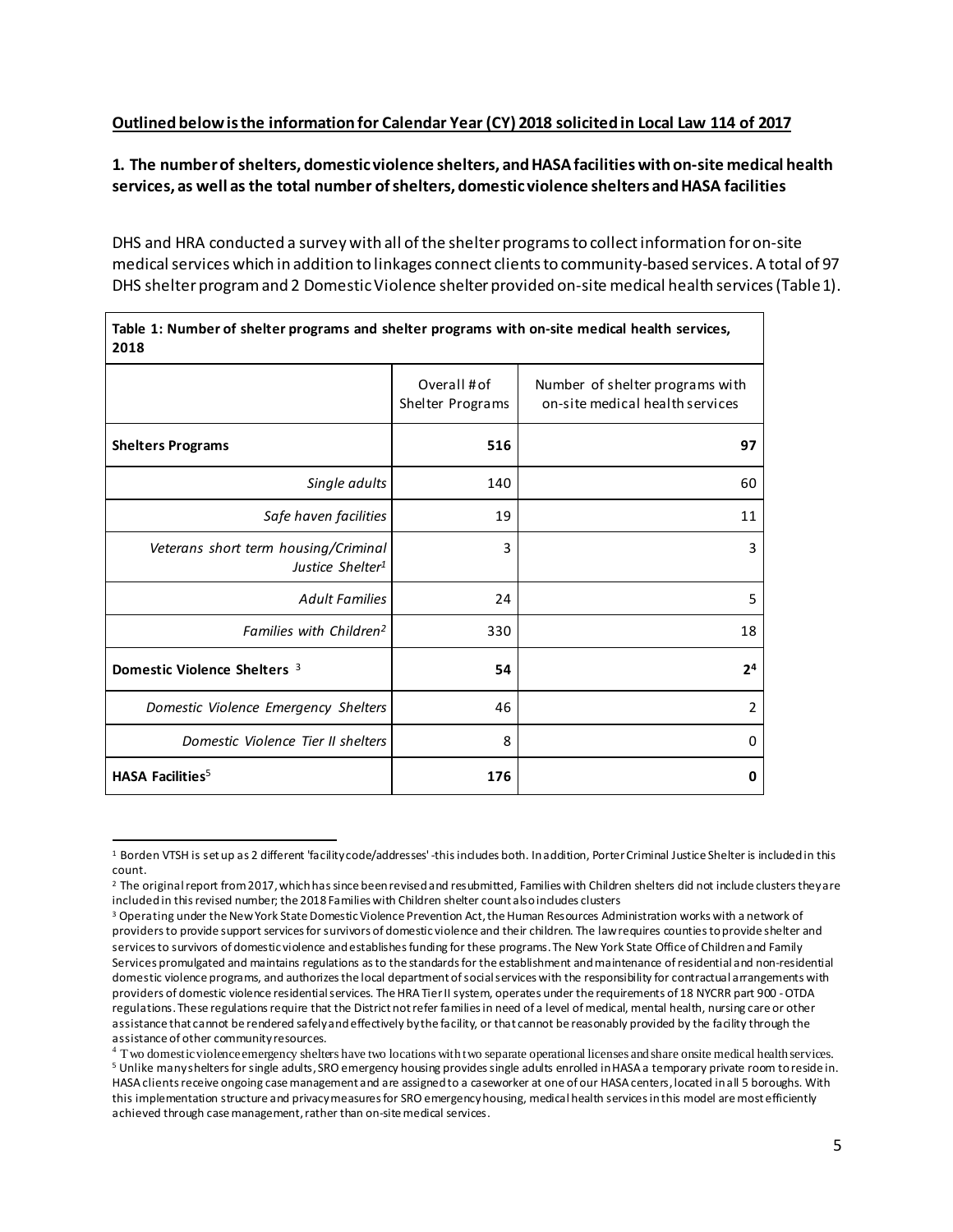| Emergency SRO /Family Provider Sites  | 161 |  |
|---------------------------------------|-----|--|
| Emergency Transitional Provider Sites |     |  |

Note: These are shelter programs that were active as ofDecember 31 of the reporting year

### **2. A description ofthe medical health servicesineach intake center**

Families with children enterDHS shelterthrough the central intake center called the Prevention Assistance and Temporary Housing (PATH) center. All new families that report a health issue at intake (e.g., feeling sick) and those with specific medical needs, such as pregnant women, families with infants or who have a memberwith an acute medical condition orrecent hospitalization are seen by the clinical provider at PATH, The Floating Hospital. The on-site clinician conducts a health screening and offers necessary urgent care, referrals as needed, and health education, and coordinates with the client's existing health care providers as needed.Once in shelter, clients are encouraged to and assisted in seeking care fromtheirprimary care physicians or a local clinicof their choice. Pregnantwomen and mothers with infants who are eligible are referred to the NYCDOHMH Nurse Family Partnership and Newborn Home Visiting Programs.

For single adults, services include medical and behavioral assessments (history and physical) and care as well asrelevantinfectious disease screening tests. Formany ofthese individuals, entry into the DHS systemmay be the first contact they have with the health care systemin several years. Assuch, clinical providers at assessmentshelters conduct a comprehensivemedicaland a brief psychiatric assessment, followed by, as needed, a comprehensivebehavioralhealth assessment. Assessments are conducted within five to ten days of the client's arrival. The medical history and physical includes routine laboratory testing and selected preventive care, such as referrals for Pap smears or mammograms. The physical examination is followed by screening for selected communicable or infectious diseases, such as tuberculosis andHIV. Atshelters without on‐site healthcare, clients are able to take advantage of a clinic close to their assigned shelterthrough linkage agreements.

If a client remains in the shelter system beyond the initial assessment period, the client may receive medical and psychiatric care, onsite, if available, or via linkage, as appropriate. Atshelters with on‐site clinics, medical providers can complete medical histories and physical examinations for clients referred to them by shelter staff and may provide primary and episodic care as well as mental health services. Specifically, onsite medical providers providethe following services: physical examinations; episodic care and first aid; limited ongoing primary care, as needed; monitoring of chronic diseases; medication administration, management, and supervised self‐administration forselect clients; and referralsto specialtymedical care.

For adult families, self-assessments are conducted at intake centers where individuals respond to questions posed fromstaff. Clinical assessments are not conducted by a clinician atthese sites.

HRA's Office of Domestic Violence provides oversight for the 24-hour NYC domestic violence hotline which serves as one of the contact pointsforthe domestic violence sheltersystem, but also provides safety planning and referrals. Safe Horizon, a private not-for-profit social service agency and DV service provider, isthe City contracted provideroperating the hotline.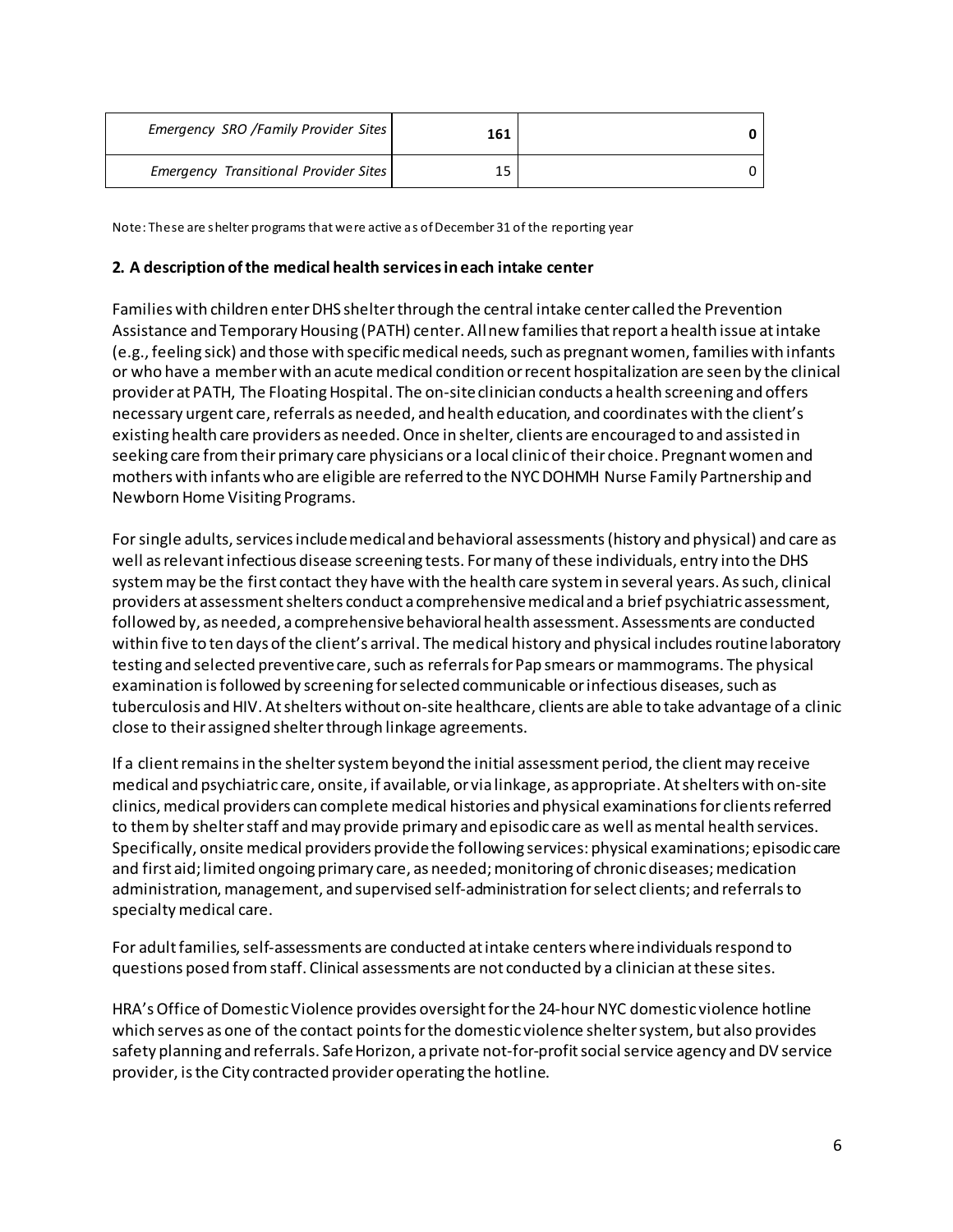Upon arrival at a domestic violence shelter, as required by State mandate a caseworker will conduct the Client Assessment within 48 hours of arrival. As a part of the client assessment process, the following medical and mental health questions are asked:

- Do you consider yourself or your children in good health? Yes or No
	- $\circ$  If no, explain medical problem
- Have you or your child (ren) everbeen hospitalized? If yes, please explain.
- Have you or your child (ren) everreceived psychiatric treatment or counseling? If yes, please explain.
- Is anyone in the family currently in treatment(Yes) or(N0)?
- If yes, Name of Psychiatrist, phone#, Treatment schedule, List of medications,
- Is anyone pregnant(Yes) or(N0).
	- o If yes, who and expected date of delivery?
	- o If yes,receiving prenatal care (Yes) or(N0)?Where?
	- o Any complications with the pregnancy (Yes)or(N0), Explain
- We also ask the following Drug/Alcohol History:
	- o Does client have a history of alcohol orsubstance abuse? (Yes) or(N0)
	- o Has client everbeen in detox orrehab? (Yes) or(N0)
- Is client currently in treatment? (Yes) or (N0) If yes, where? Address / Counselor's name, telephone phone.

Depending upon the responses, referrals are made. In every case there is on-going case management at the shelter.

Persons who are medically eligibleforthe HASA programmuststill apply for and be found eligible for cash assistance. All clients applying orrecertifying for cash assistance who self-identify orappearto have a substance use history are referred for a substance use assessment by an on-site Credentialed Alcoholismand Substance AbuseCounselor(CASAC)and are offered a referral forthe appropriate treatment and/orharmreduction services as needed. We use an electronic instrumentthatis based upon the Addiction Severity Index that assesses client functioning with respect to substance use and treatment history as well as medical, mental health, employment, legal, and housing issues. It also includes a section to assess a client's motivation towards treatment and has decision support logic that helpsthe CASACmake determinations and standardizes determinations among CASACs. Atintake, clients applying for HASA will submit lab results and or sign a HIPPA release so staff are able to access health recordsin orderto confirmeligibility.

# **3. A description ofthe medical health services provided at drop-incenters and safe havens**

Services at drop-in centers and safe havens include medical care, assessment services and referrals to clinical care.

All clients are provided a clinical assessment upon intake to aDrop‐in or Safe Haven. Among the 22 Safe Havens and Drop-In Centers, all have clinical services on-site, save for one Safe Haven.

Safe Havens provide an immediatetransitional housing alternative for chronic street homeless clients. The street outreach teams are the sole referral source and can place clients into a Safe Haven directly from the street. Safe Havens have flexible program requirements such as no curfew and generally have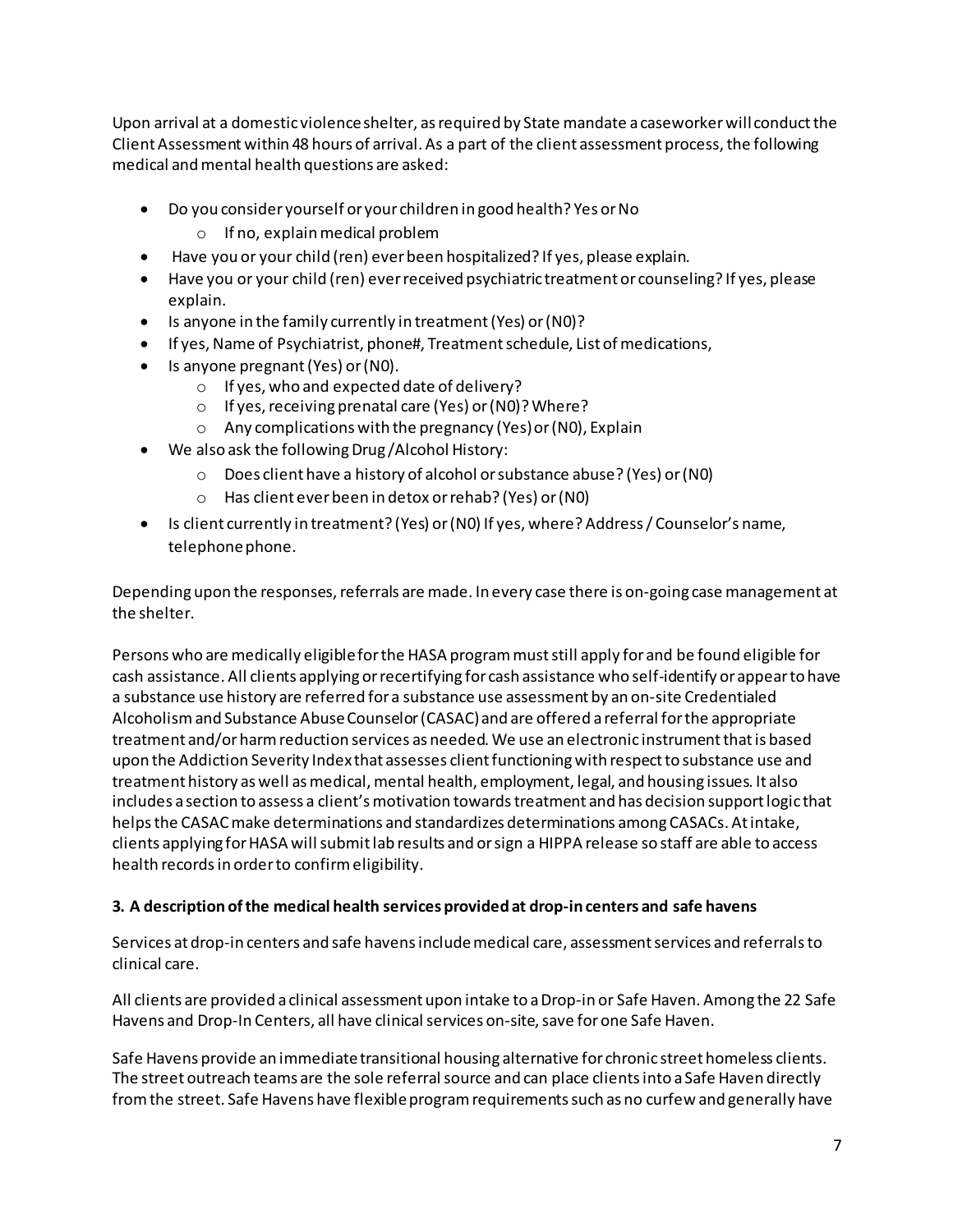smaller capacity. The programembraces housing first and harmreductionmodels. The primary goal isto bring clients off the streets into flexible settings with strong clinical supports to help clients transition to permanent housing. The staffing at Safe Havensis clinically rich. There are MSWlevel clinicians, CASAC certified staff and psychiatrists. The low client/staffratio allowsformore intensive work with each client.

## **4. A description ofthe medical health services provided to the unsheltered homeless population, includingbut not limited to the number of clientsservedby a provider under contract or similar agreementwith the department to provide medical health servicesto the unsheltered homeless population, and the numberof clientstransported to the hospital**

Outreach teams work from a harm reduction approach, building relationships with individuals who over time have historically rejected services. Outreach teams are also focused on the most vulnerable of those living outside to ensure they are safe and/or not at risk for injury or death. Outreach teams also perform crisis intervention assessments and work on placements to indoor settings through on-going case management and supportive services. This includes linking clients to medical benefits as they continue to work with these individuals throughout their journey. The outreach teams meet people "where they are" both literally and figuratively — whether that means conducting a medical or psychiatricevaluation on a street cornerorsending an outreach workerwho can speak to a clientin his or her native language.

Central to the HOME-STAT effort, outreach teams continue to build the City'sfirst-everby-namelist of individuals known to be homeless and residing on the streets, more effectively enabling the teams to directly and repeatedly engage NewYorkersin need where theyare, continually offering supports and case management resources while developing the trust and relationships that will ultimately encourage these individuals to accept services and transition off the streets.

As thisinformation isthe most accurate real-time reflection of what outreach teamssee on the ground every day, the City reports a summary of this by-name information on a quarterly basis as Local Law 217 of 2017 has required since September of 2018:

- As ofthe end of CYQ1 2018:
	- o 1,710 HOME-STAT clients on the street(and othersettings)
		- This refers to the total number of New Yorkers who are—
			- known to HOME-STAT outreach teams;
			- AND(2) confirmed to be experiencing unsheltered homelessness;
			- AND(3) currently being engaged by HOME-STAT outreach teams;
			- AND(4) included in the record, also known as the City's 'by-name list' of street homelessindividuals
	- o 1,720 prospective clients engaged by teamsto assessliving situations
- At the end of CYQ2 2018:
	- o 1,600 HOME-STAT clients on the street(and othersettings), as defined above
	- o 2,100 prospective clients engaged by teamsto assessliving situations
- At the end of CYQ3 2018:
	- $\circ$  1,500 HOME-STAT clients on the street (and other settings), as defined above
	- o 2,680 prospective clients engaged by teamsto assessliving situations
- At the end of CYQ4 2018:
	- $\circ$  1,600 HOME-STAT clients on the street (and other settings), as defined above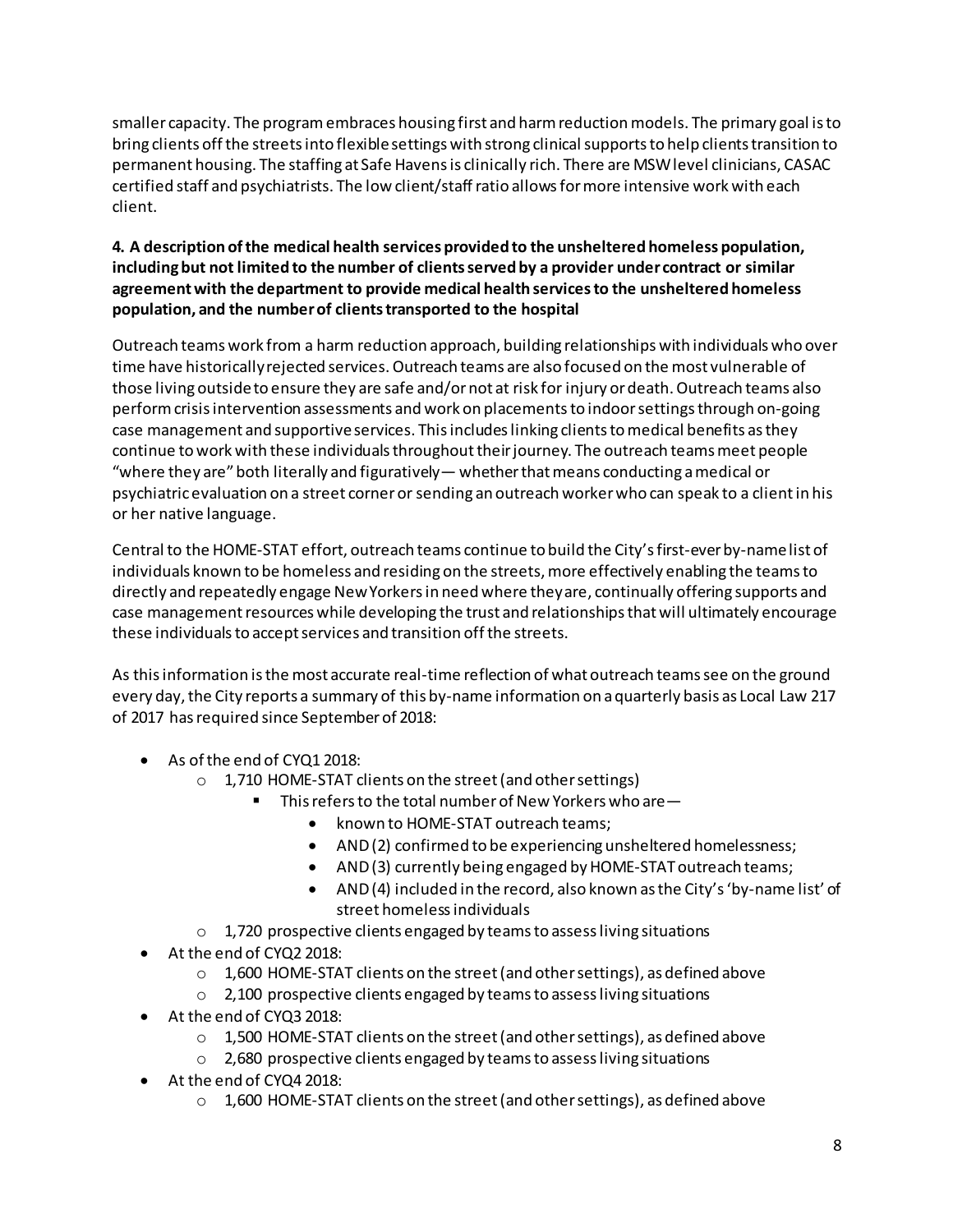o 2,400 prospective clients engaged by teamsto assessliving situations

## *In calendar year 2018, 208 clients were transported to the hospital by outreach teams.*

## **5. A listof the 10 most common medical health issuesforadults living in shelters, as self-reported at intake/assessment, andthe 10 most common medical health issuesfor children living inshelters, as self-reported atintake/assessment**

The tables below outline the top 10 medical health conditions among adults in Adult Families, Single Adults, and Families with Children shelters. Thisisself-reported data at the time of application, when they arrive at the assessment or intake site, from every adult client that spent the night in an adult family, families with children or single adult shelter in 2018. In this data collection method, each client has the ability to report several health conditions and therefore these data are not de-duplicated. These counts include clients that turned 18 while in shelter during 2018. Asthma was the leading medical condition reported by adult in Families with Children and Adult Families shelter. Among adults in single adult shelters hypertension was the leading medical condition.

| Table 2. Top Ten Medical Conditions from Intake/Assessment for Adults in<br><b>Adult Families Shelter in CY 2018</b> |                                     |       |  |  |
|----------------------------------------------------------------------------------------------------------------------|-------------------------------------|-------|--|--|
| Rank                                                                                                                 | <b>Medical Condition</b><br>n       |       |  |  |
| 1                                                                                                                    | Asthma                              | 1,162 |  |  |
| $\mathcal{P}$                                                                                                        | Hypertension                        | 1,129 |  |  |
| 3                                                                                                                    | <b>Diabetes</b>                     | 711   |  |  |
| 4                                                                                                                    | Arthritis/ other joint disease      | 541   |  |  |
| 5.                                                                                                                   | Allergies (seasonal or medications) | 339   |  |  |
| 6                                                                                                                    | Heart disease                       | 297   |  |  |
| 7                                                                                                                    | Seizure disorder/epilepsy           | 207   |  |  |
| 8                                                                                                                    | Anemia                              | 170   |  |  |
| 9                                                                                                                    | Hepatitis C                         | 105   |  |  |
| 10                                                                                                                   | <b>Renal Disease</b>                | 87    |  |  |

| Table 3. Top Ten Medical Conditions from Intake/Assessment for Single Adults<br>in Shelter in CY 2018 |                               |       |  |  |  |
|-------------------------------------------------------------------------------------------------------|-------------------------------|-------|--|--|--|
| Rank                                                                                                  | <b>Medical Condition</b><br>n |       |  |  |  |
|                                                                                                       | Hypertension                  | 5,830 |  |  |  |
|                                                                                                       | Asthma                        | 4.153 |  |  |  |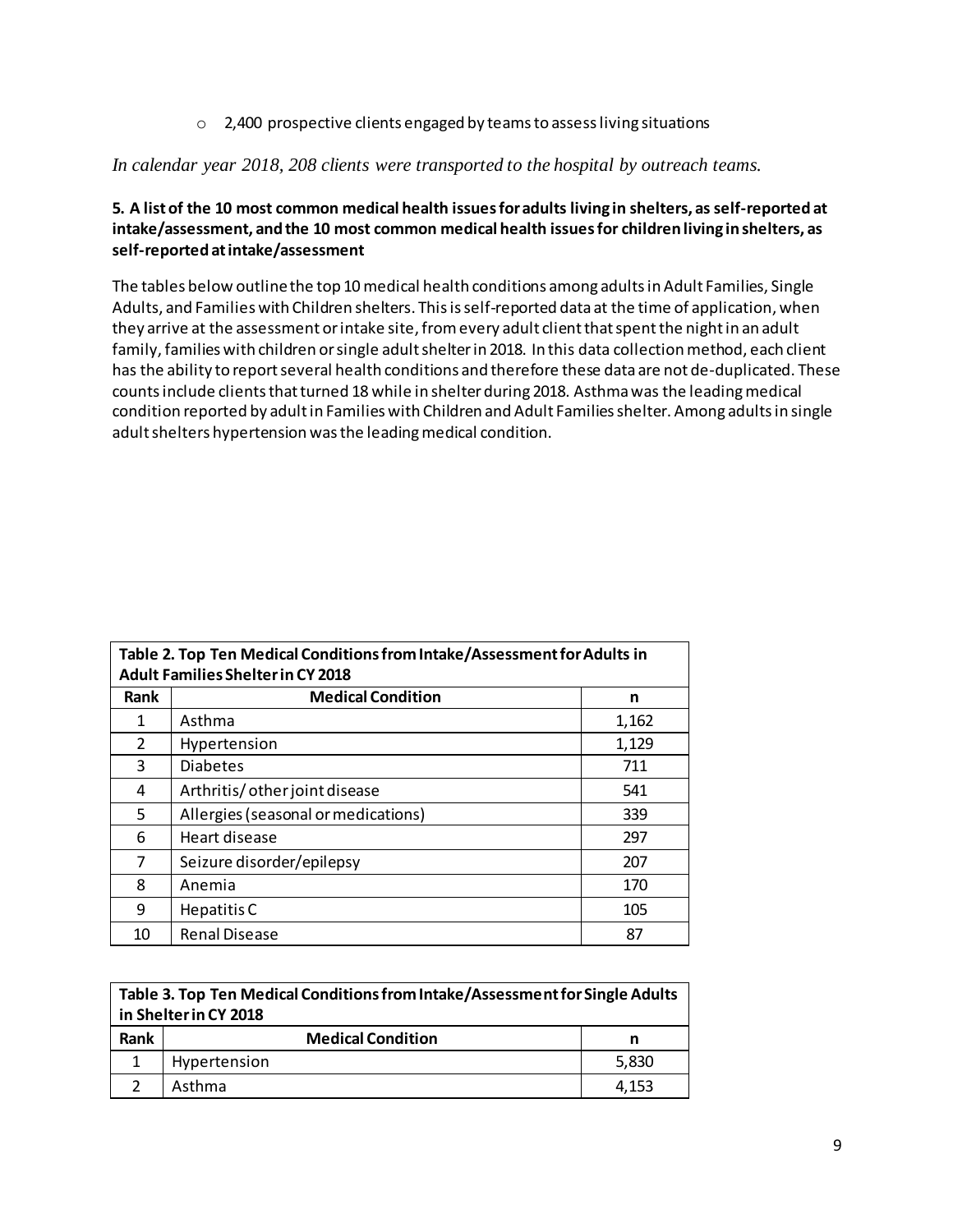| 3  | <b>Diabetes</b>                     | 3,370 |
|----|-------------------------------------|-------|
| 4  | Arthritis/ other joint disease      | 2,379 |
| 5  | Heart disease                       | 1,240 |
| 6  | Seizure disorder/epilepsy           | 817   |
| 7  | Allergies (seasonal or medications) | 725   |
| 8  | Hepatitis C                         | 663   |
| 9  | Anemia                              | 406   |
| 10 | HIV/AIDS                            | 383   |

| Table 4. Top Ten Medical Conditions from Intake/Assessment for Adults in<br><b>Families with Children Shelter in CY 2018</b> |                                     |       |  |  |  |
|------------------------------------------------------------------------------------------------------------------------------|-------------------------------------|-------|--|--|--|
| <b>Rank</b>                                                                                                                  | <b>Medical Condition</b><br>n       |       |  |  |  |
| 1                                                                                                                            | Asthma                              | 3,926 |  |  |  |
| 2                                                                                                                            | Hypertension                        | 1,564 |  |  |  |
| 3                                                                                                                            | <b>Diabetes</b>                     | 1,190 |  |  |  |
| 4                                                                                                                            | Allergies (seasonal or medications) | 907   |  |  |  |
| 5                                                                                                                            | Anemia                              | 710   |  |  |  |
| 6                                                                                                                            | Arthritis/ other joint disease      | 653   |  |  |  |
| 7                                                                                                                            | Heart disease                       | 384   |  |  |  |
| 8                                                                                                                            | Cancer                              | 166   |  |  |  |
| 9                                                                                                                            | <b>Renal Disease</b>                | 149   |  |  |  |
| 10                                                                                                                           | Obesity                             | 137   |  |  |  |

Note: These counts include clients that turned 18 while in shelter during 2018

DHS Office of the Medical Director collects self-reported medical conditions for new families applying for shelter at the Families with Children (FWC) intake center (PATH) that report a health issue at intake (e.g., feeling sick or have a contagious condition) and also collects health information from returning families that have not previously completed the expanded health screening, if they presented to the clinic for another issue (e.g., pregnancy, recent hospitalization).

- In 2018, data were collected for 2,936 children, of those, 423 children (14%) had at least one chronic medical condition. Asthma was the leading medical condition reported among children (Figure 1).
- In September 2018, DHS launched a revised version ofthe health screening via an enhanced data collection tool to collect additional information onmedical conditionsreported by the head of the household foreach familymember. Additional medical health conditionsinclude epilepsy, seizure, anemia, hepatitis B, hepatitis C, HIV and others (includes hyperthyroidism, hypothyroidism, gastric illness, high cholesterol, arthritis, skin allergy, lupus). Therefore, these conditions are only reflected in the reporting for the period September to December 2018.
- Figure 1 shows the top 10 medical conditions among children as reported by the head of the household foreach familymember. Some children have more than one medical conditions.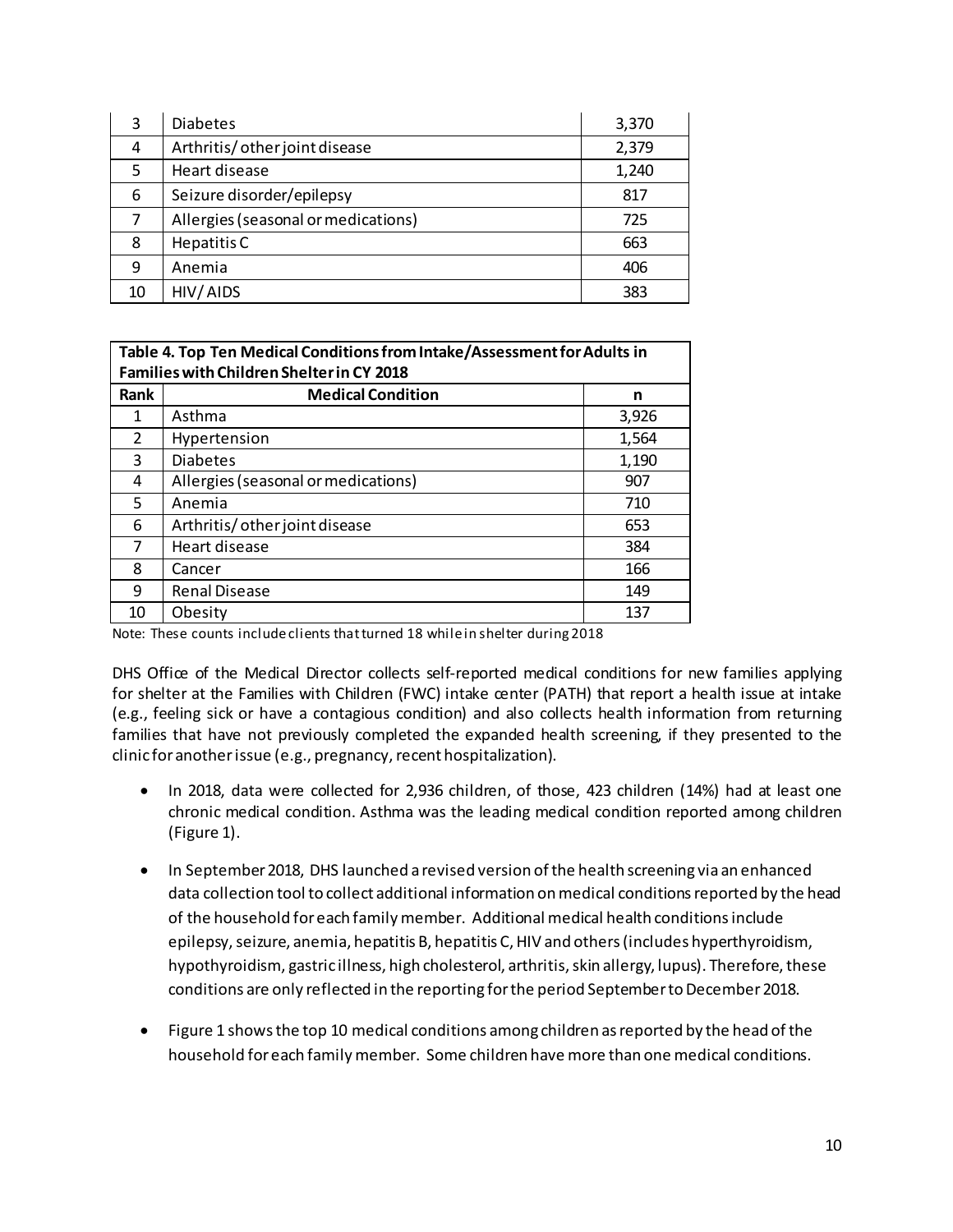



Note: The data collection tool fromFamilies with Children intake center was revised in September 2018 to collect additional medical conditions.

## **6. A listof the 10 most common medical health issuesforadults living in shelters and the 10 most common medical health issuesfor children living in shelters, as reported by providers under contract orsimilar agreementwiththe departmentto provide medicalservicesinshelter**

Tables below outlines the 10 most common medical conditions among children (Table 5) and adults (Table 6) living in shelter as reported by the medical providers. Asthma and hypertension were the leading medical condition reported among children and adults, respectively.

| Table 5: Ten most common medical conditions among children as reported by the medical provider at |  |
|---------------------------------------------------------------------------------------------------|--|
| <b>PATH, CY 2018</b>                                                                              |  |

| Rank | <b>Medical conditions</b> |
|------|---------------------------|
| 1    | Asthma                    |
| 2    | Eczema                    |
| 3    | Heart disease             |
| 4    | Anemia                    |
| 5    | Seizure Disorder          |
| 6    | <b>Bronchitis</b>         |

<sup>6</sup> Some children havemore than one medical conditions.

l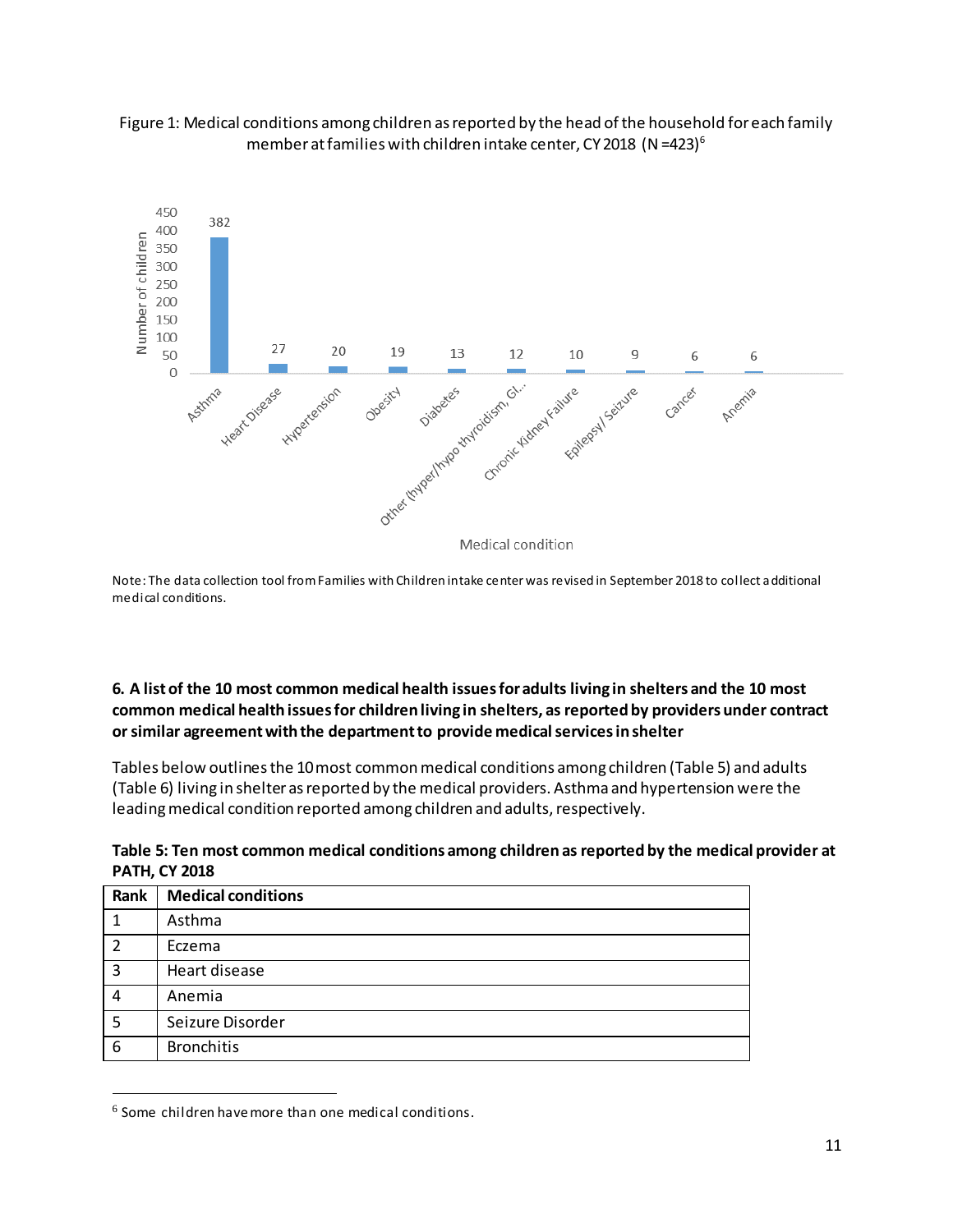|    | Obesity                          |
|----|----------------------------------|
|    | Sickle Cell Disease              |
| q  | Gastroesophageal reflux disorder |
| 10 | Hypothyroidism                   |

**Table 6: Ten most common medical conditions among adults as reported by the medical providers at assessmentshelters, CY 2018**

| Rank | <b>Medical Condition</b>            |
|------|-------------------------------------|
| 1    | Hypertension                        |
| 2    | Asthma                              |
| 3    | <b>Diabetes</b>                     |
| 4    | Overweight/Obese                    |
| 5    | <b>Heart Disease</b>                |
| 6    | Arthritis                           |
| 7    | Anemia                              |
| 8    | Seizure disorder/epilepsy           |
| 9    | Gastro-esophageal reflux disease    |
| 10   | Back pain or herniated/slipped disc |

## **7. The numberof individuals newto the sheltersystemdischargedfrom a hospitalto a shelter**

| <b>Reason for Homelessness-</b><br>Single Adult* entrants in<br><b>CY2018</b><br>Women |     |      |     | Men  | <b>Total</b> |      |
|----------------------------------------------------------------------------------------|-----|------|-----|------|--------------|------|
| Discharge from Hospital                                                                |     |      |     |      |              |      |
| <b>Medical Department</b>                                                              | 95  | 1.5% | 291 | 1.5% | 386          | 1.5% |
| Discharge from Hospital                                                                |     |      |     |      |              |      |
| Psychiatric Department                                                                 | 157 | 2.6% | 218 | 1.1% | 374          | 1.4% |

\*Future reports will include datasets ondischargesfrom a hospitalto a shelter for FWC andAdult Families.